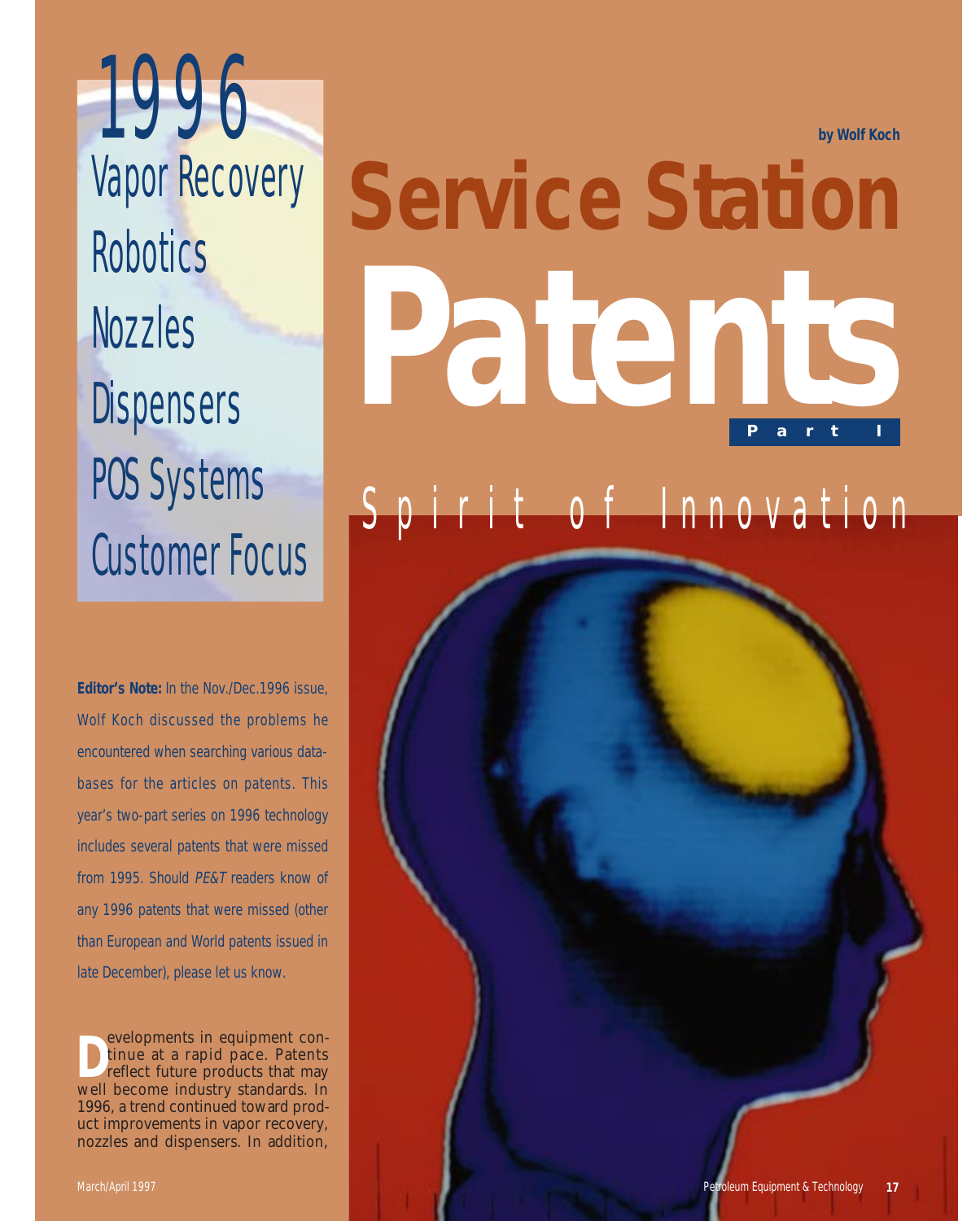emerging technologies in customer identification and robotic fueling have the potential of making the vehicle fueling experience more convenient, cleaner and safer. This article has brief descriptions of 1996 patents for retail service stations in six categories: (1) vapor recovery; (2) robotic fueling; (3) nozzles; (4) dispensers; (5) point of sales systems (POS); and (6) customer focus.

#### **Vapor Recovery**

In this category, the emphasis is on refinements of existing technology. Gilbarco, Hasstech and Wayne-Dresser all received patents on modifications to their existing systems, while Blackmer (Dover) protected a smaller version of the vapor pump used in the Amoco system. Unassigned patents include the technology described below.

## **Vapor Recovery**

#### **Patent**

Michael C. Webb, et.al; United States (US) 5,494,409; and World (WO) 95 09 982; unassigned.

#### **Summary**

This is a vapor recovery system featuring a filter that separates hydrocarbon/air mixtures. Hydrocarbons in the vapors that have been returned from the vehicle tank are separated from the air, which is then vented;



and the captured liquid hydrocarbons are returned to the underground storage tank. Figure 1 shows the general layout of a typical vapor recovery system. Figure 2 shows the Michael C. Webb invention.

#### **Background**

Current vacuum assisted vapor recovery systems achieve their effectiveness in one of two ways: (1) The system returns the same volume of vapor to the underground as the liquid pumped. At times, depending on atmospheric conditions, the vapor volume may shrink or grow. If it grows, the excess may be released as fugitive emissions and affect overall system efficiency. (2) The system draws excess vapors (air) and uses vent processors, such as flares or burners, which treat the "excess air."

#### **Evaluation**

While the concept of isolating the underground tank from the vapor recovery system is noteworthy, there is insufficient information to transform the invention into practice. For example, air/vapor mixtures are drawn first through a filter, then through an air

> purifier. Both the filter and the air purifier are installed as removable cartridges in a basket. Unfortunately, the inventors have not specified either the filter or the purifier. Based on the amount of vacuum specified, the "filter" is not likely to

be a membrane. An absorbent, on the other hand, would not generate a liquid hydrocarbon stream that could be returned to the tank.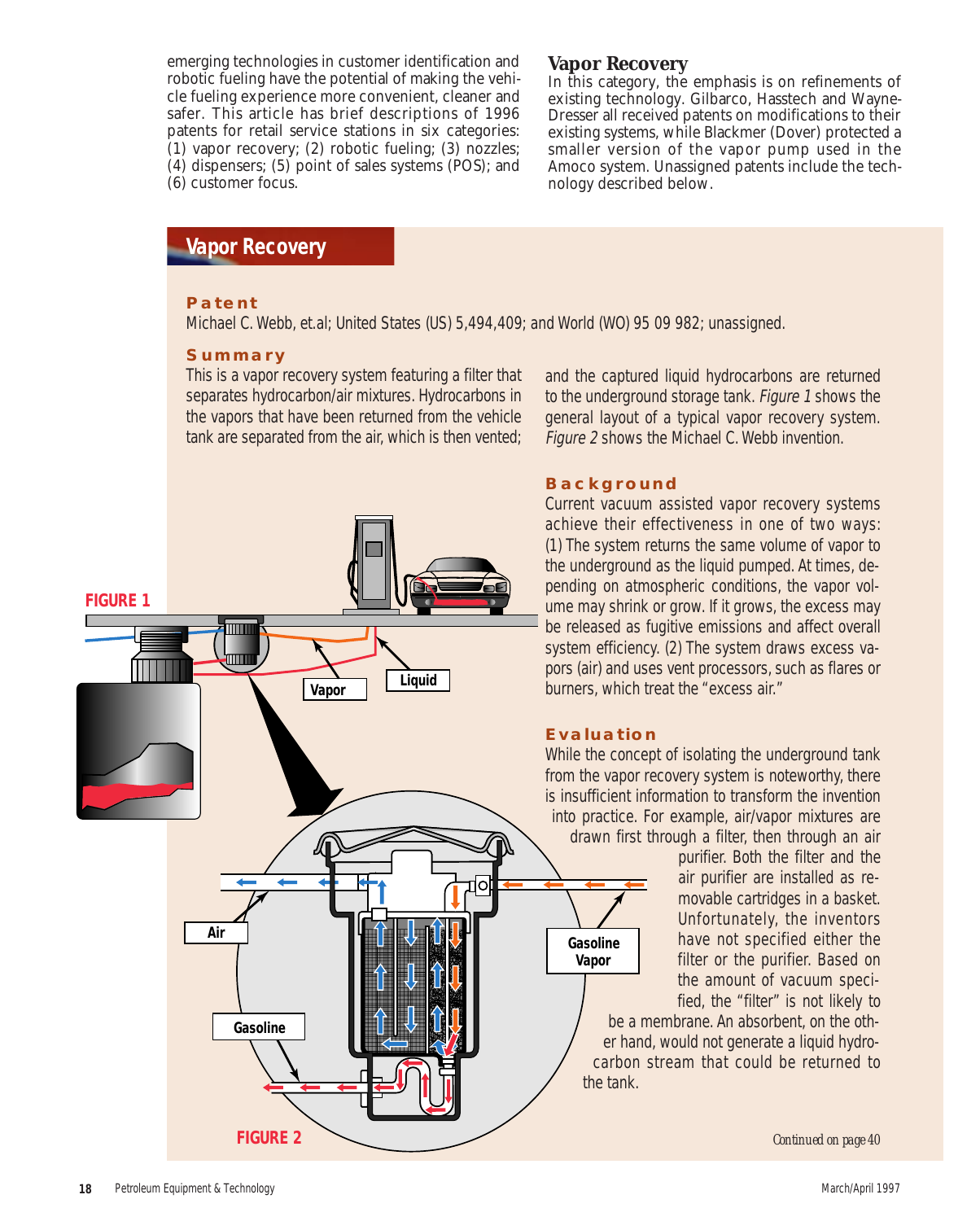#### **Robotic Fueling**  *Patents, Continued from page 18*

Robotic fueling dates back more than 30 years with the development of automated fueling by companies like Amoco. However, it is the marriage of modern sensor and computer technologies with old-fashioned hydraulics that may make robotic fueling an

## **Robotic Fueling**

#### **Patents**

William Ramsey, et.al.; WO 96 39 351, WO 96 39 352 and WO 96 39 353, assigned to Shell Oil Company.

#### **Summary**

This robotic fueling system relies on a series of sensors and expert vision. See Figure 3 for overall robot, and Figure 4, which illustrates actual filling device. A radio frequency transponder<sup>1</sup> in the vehicle signals the vehicle's presence, fuel type, and the fill pipe location. After the transaction is authorized by way of the customer terminal, the fueling arm moves, via an overhead gantry system and telescoping elements, into close proximity of the fill pipe. $2$  The fueling arm opens the fuel door, removes the cap, dispenses fuel, replaces the cap, closes the door and retracts.

economic reality. (I will be writing an article on robotics for a future issue of *PE&T*.)

#### **Nozzles**

Nozzles represent the largest group of patents for this article. (Some of the patents listed in the Patent Table are 1996 World patents that correspond to U.S.

#### **Background**

Previous robotic fueling systems suffered from two major shortcomings: they required extensive vehicle modifications, or were capable of fueling only select vehicles.

#### **Evaluation**

The present inventions represent a significant improvement over older technologies. However, to become commercial, these systems will require extensive testing and must pass a number of regulatory hurdles. Robots can handle fuels that might be too hazardous for the public to handle.

#### **Footnotes**

<sup>1</sup> This is a transceiver activated for transmission by reception of a predetermined signal.

 $2$  A gantry system has a large bridge-like frame designed to move along a set of tracks.

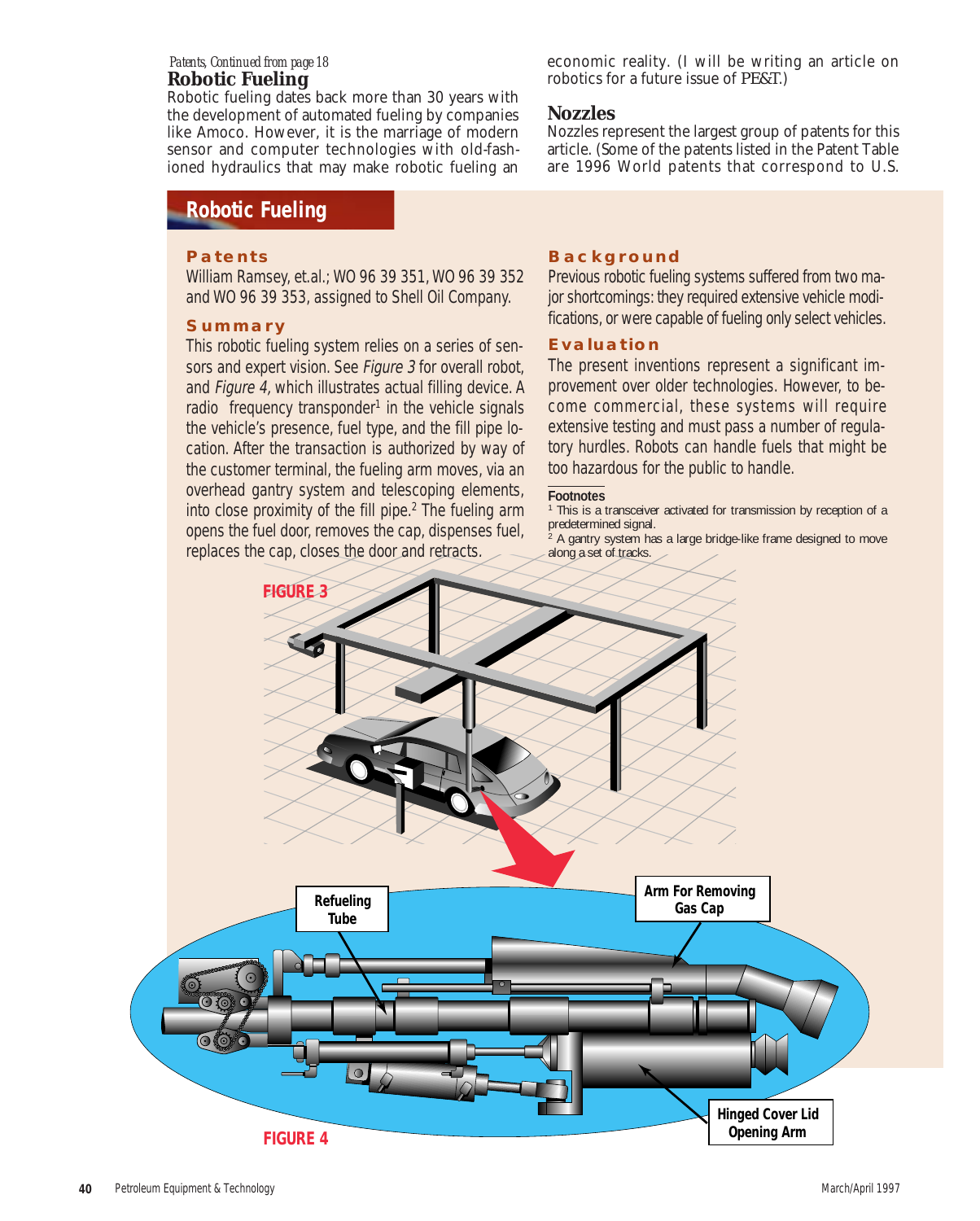patents described in the March/April 1996 issue of *PE&T*.)

Particularly noteworthy is a recent Emco Wheaton patent (US 5,549,132) describing a "convertible nozzle." The patent illustrations are unsuitable for reproduction, or I would have featured the nozzle as one of the highlights in 1996 technology. The nozzle includes a convertible main valve section that allows it to be configured for the U.S. or the European markets.

Domestic nozzles operate with the main fuel valve opening upstream of—and closing with—the fuel flow. European regulatory agencies require that the valve move toward the nozzle outlet to open and close *against* it, to avoid damage from repeated "water hammer."

The new nozzle includes provisions for reversing the main valve members so the valve seat can face in either direction. Thus, the same nozzle may be marketed worldwide, changing only the assembly procedure.

Also worth mentioning is Husky's new vapor recovery nozzle without a dual coaxial spout (US 5,522,440). The nozzle design emulates a balance nozzle approach, with a small non-sealing boot for use with assisted vapor recovery systems. It has a large diameter spout that will lower the pressure drop across the nozzle and increase the flow rate of gasoline.

#### **Dispensers**

As shown in the 1996 Patent Overview Table, Gilbarco obtained three patents on various aspects of audio/video control integration. The company also protected the concept of using a single product meter in a multi-product dispenser. (Note: Vapor recovery technology has been separated from the other dispenser patents in the table.)

#### **Point of Sales Systems**

This year's crop of POS patents includes a number of inventions not developed specifically for retail service stations, such as remote banking and vending opera-

**1996 Patent Overview Table**

tions. However, it is important to know about emerging trends that may affect transaction systems in the future, such as the integration of ATMs with station electronics and automated use of vending machines. Coca Cola obtained a patent (WO 96 06 415) on integrating a dispenser with a POS system and a vending machine. One patent (US 5,576,526) covers prepaid vending, while the rest protect various aspects of electronic sales processing.

#### **Customer Focus**

This category is a catchall for inventions that are difficult to categorize, but improve the fueling experience. Included here are such ideas as a windshield squeegee with an advertising message (US 5,487,203) and a vehicle identification and diagnostic system by Exxon (US 5,577,268). The Exxon system includes a radio frequency transponder connected to the vehicle computer and a variety of onboard sensors. The vehicle is recognized as it enters the station or service area. The customer receives immediate authorization and a personal greeting along with diagnostic and promotional information.

#### **1996 Patent Overview Table**

Gilbarco deserves accolades for employing the most prolific inventors: the company achieved 11 patents in this listing and 18 during the last two years. Husky was in second place with eight patents, and Shell in third place with seven. The Table lists all 1996 and the leftover 1995 patents by category. Where identical patents were issued as U.S., European and/or World patents, the U.S. patent is shown first.  $\exists$ 

**Wolf Koch** *is President and founder of Technology Resources International, Inc. in Batavia, Illinois. He provides services in technology planning, product development and testing and litigation support. He is an expert in retail service station technology, product distribution and natural gas vehicles and associated fueling systems.*

**Circle Reader Inquiry 27**

| EP 0 726 875                 | Seifollah Nanaji, et. al.<br>Gilbarco, Inc.      | Method and apparatus for reducing hydrocarbon<br>emissions from a fuel storage tank |
|------------------------------|--------------------------------------------------|-------------------------------------------------------------------------------------|
| US 5 484 000                 | Detley Hasselmann<br><b>Hasstech</b>             | Vapor recovery processing system and method                                         |
| US 5 494 409<br>WO 95 09 982 | Michael Webb, et. al.<br>Unassigned              | Gas pump vapor recovery system                                                      |
| US 5 507 325                 | lan Finlayson<br><b>Dresser Industries</b>       | Vapor recovery system for fuel dispensers                                           |
| US 5 542 458<br>WO 96 06 038 | Edward Payne, et. al.<br>Gilbarco, Inc.          | Vapor recovery system for a fuel delivery system                                    |
| US 5 557 084<br>WO 96 03 340 | Howard Myers, et. al.<br>Gilbarco, Inc.          | Temperature compensating fuel dispenser                                             |
| US 5 575 629                 | Scott Olson, et. al.<br><b>Dover Corporation</b> | Vapor control system                                                                |
| WO 95 09 805                 | Hal Hartsell, et. al.<br>Gilbarco, Inc.          | Centralized vacuum assist vapor recovery system                                     |
|                              |                                                  |                                                                                     |

*Continued on page 42*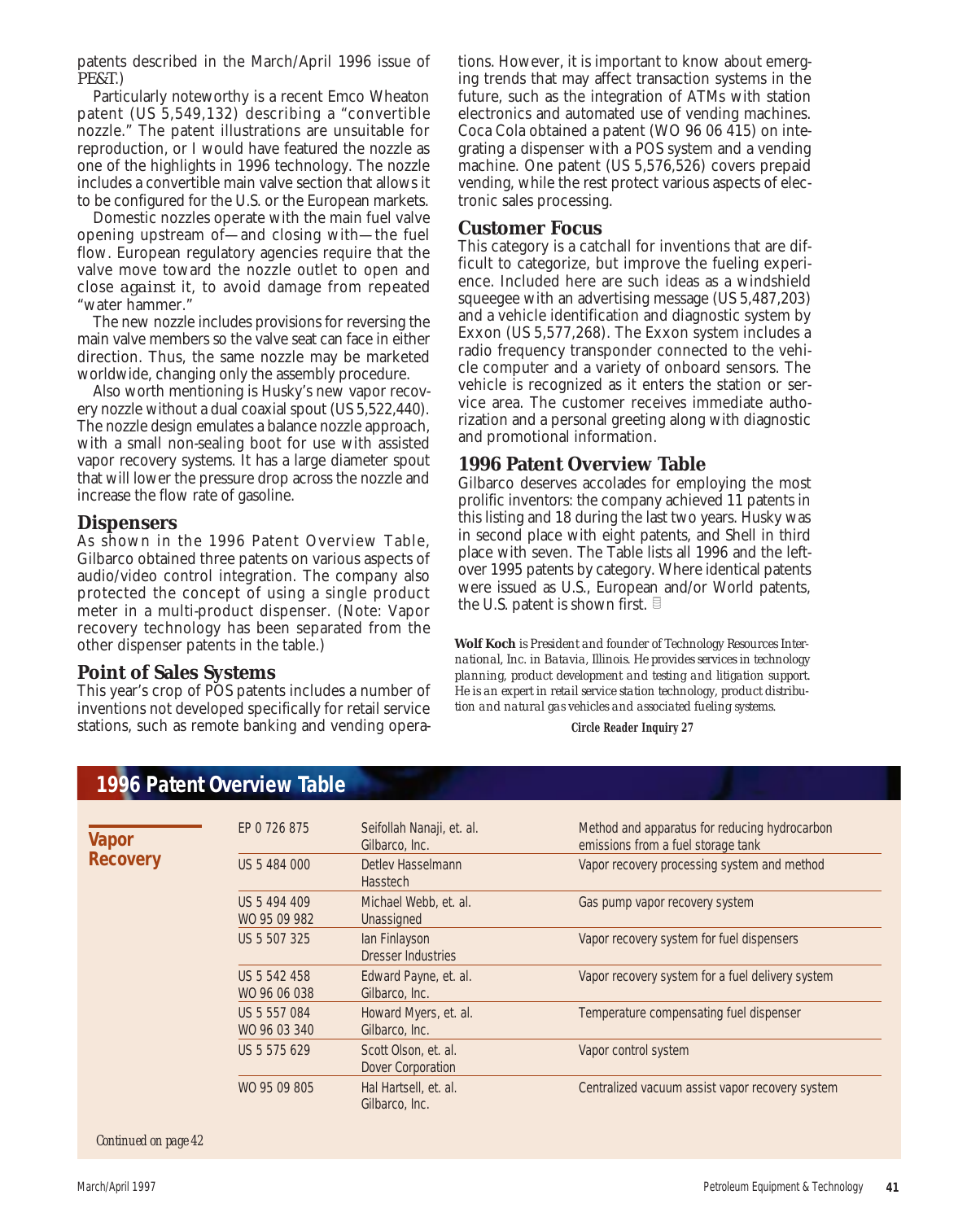|  |                | 1996 Patent Overview Table-Continued |                                                              |                                                                                                                 |
|--|----------------|--------------------------------------|--------------------------------------------------------------|-----------------------------------------------------------------------------------------------------------------|
|  | <b>Robotic</b> | EP 0 628 647                         | Heinz Meyer-Berg<br>Albert Hiby GmbH & Co. KG                | Robot guided dispensing gun with hose fitting and filling<br>nozzle for the automatic fueling of motor vehicles |
|  | <b>Fueling</b> | EP 0 728 697                         | <b>Gert Miller</b><br>Scheidt & Bachman GmbH                 | System for automatic refueling of automotive vehicles                                                           |
|  |                | US 5 383 500                         | Sicco Dwars, et. al.<br>Shell Oil Co.                        | Automatic refueling system                                                                                      |
|  |                | US 5 393 195                         | Sten Corfitsen<br>Unassigned                                 | Method and arrangement for automatically refueling<br>automotive vehicles                                       |
|  |                | WO 95 32 919                         | S. Gunnarson<br>Unassigned                                   | Debiting system for automatic vehicle fueling including<br>a microwave transponder                              |
|  |                | WO 96 05 135                         | Sten Corfitsen<br>Unassigned                                 | Adaptor for automatic refueling of motor vehicles                                                               |
|  |                | WO 96 05 136                         | Sten Corfitsen<br>Unassigned                                 | Robot docking head for automatic fueling of motor<br>vehicles-uses a two part robot                             |
|  |                | WO 96 39 351                         | Wm. Ramsey, et. al.<br>Shell Oil Co.                         | Method and apparatus for automated refueling                                                                    |
|  |                | WO 96 39 352                         | David Musil, et. al.<br>Shell Oil Co.                        | Automated refueling system                                                                                      |
|  |                | WO 96 39 353                         | Scott Anderson, et. al.<br>Shell Oil Co.                     | Automated refueling system                                                                                      |
|  |                | WO 96 39 688                         | Al West, et. al.<br>Shell Oil Co.                            | Engine operation detection during automated refueling                                                           |
|  | <b>Nozzles</b> | EP 0 703 186                         | Heinz Meyer-Berg, et. al.<br>Unassigned                      | Dispensing nozzle for the filling of a motor vehicle tank                                                       |
|  |                | EP 0 727 024                         | Dwain Simpson, et. al.<br><b>Saber Equipment Corporation</b> | Fuel dispensing spout                                                                                           |
|  |                | EP 0 732 301                         | Alain Orgeolet, et. al.<br><b>Total Raffinage Dist.</b>      | Spill control valve for dispensing nozzle                                                                       |
|  |                | EP 0 747 317                         | Mark Dahlhart, et. al.<br><b>Dover Corporation</b>           | Spout constructions for fuel dispensing nozzles                                                                 |
|  |                | US 5 394 909<br>EP 0 683 133         | Thomas O. Mitchell<br><b>Husky Corporation</b>               | Vapor control valve                                                                                             |
|  |                | US 5 469 900                         | Bruce Weeks, et. al.<br>Emco Wheaton Inc.                    | Fuel dispensing nozzle having hold-open clip with lockout<br>mechanism                                          |
|  |                | US 5 474 115                         | <b>Arthur Fink</b><br><b>Husky Corporation</b>               | Specialty fuel dispensing nozzle                                                                                |
|  |                | US 5 476 125                         | Thomas O.Mitchell<br><b>Husky Corporation</b>                | Vapor recovery gasoline dispensing nozzle                                                                       |
|  |                | US 5 482 094                         | Thomas O. Mitchell<br><b>Husky Corporation</b>               | Fuel dispensing nozzle with delayed shut-off                                                                    |
|  |                | US 5 509 452                         | Robert F. Tammera<br><b>Exxon Corporation</b>                | Vapor controlled fuel dispensing nozzle attachment                                                              |
|  |                | US 5 515 593                         | James Eagler<br>Oil Equipment Supply Corp.                   | Nozzle caddy                                                                                                    |
|  |                | US 5 515 893                         | Thomas E. Donohue<br>Unassigned                              | Vapor recovery boot retainer                                                                                    |
|  |                | US 5 517 732                         | Brent J. Crear<br>Unassigned                                 | Gasoline nozzle handle holder                                                                                   |
|  |                | US 5 520 228                         | Arthur Fink, Jr., et. al.<br><b>Husky Corporation</b>        | Fuel extraction coupling for nozzle                                                                             |
|  |                | US 5 522 440                         | Thomas O. Mitchell<br><b>Husky Corporation</b>               | Vapor recovery spout and vapor guard mount                                                                      |
|  |                | US 5 549 132                         | Eric Butterfield, et. al.<br>Emco Wheaton Inc.               | Convertible fuel dispensing nozzle for US and<br>European use                                                   |
|  |                | US 5 562 133                         | Thomas O. Mitchell<br><b>Husky Corporation</b>               | Fuel dispensing nozzle                                                                                          |